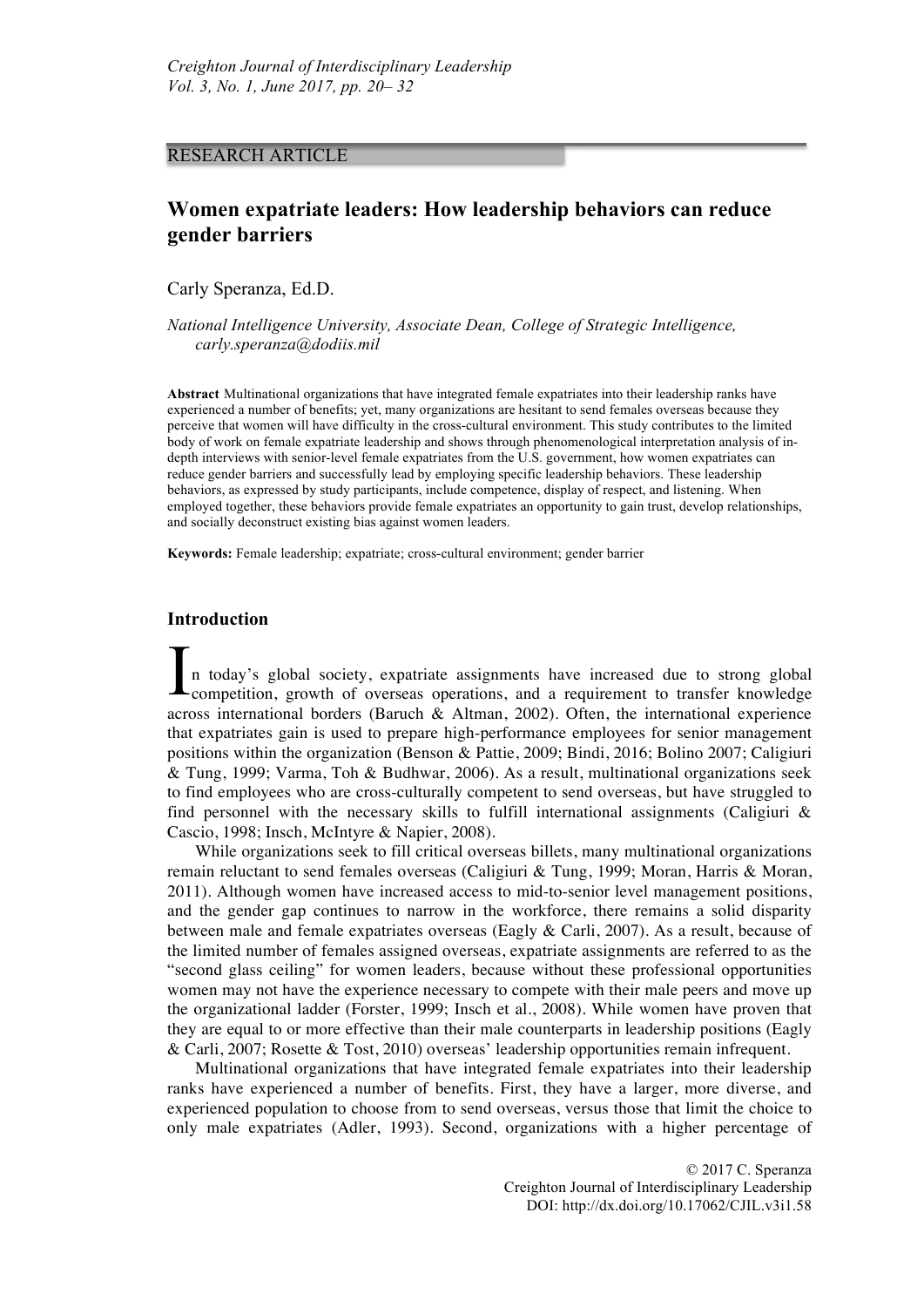women amongst the senior-management ranks outperform corporations with fewer or no women in similar positions (Coleman, 2010; Werhane, 2007). Third, the addition of women into leadership positions contributes to more transformational, ethical, cooperative, and collaborative work environments (Eagly & Carli, 2007; Perkins, Phillips & Pearce, 2013; Valentine & Rittenburg, 2007).

One arena that has frequently employed women as expatriates over the last 20-plus years is the U.S. government; however, limited if any research has been published on women expatriates in this sector. The U.S. State Department has sent women overseas for decades to operate in hundreds of embassies, consulates, and diplomatic missions. Since 9/11, the U.S. military has consistently sent female military members overseas for multiple purposes, to include combat roles, cultural engagement, and support to humanitarian operations. These government assignments can last anywhere from three months to three or four years. As a result, the U.S. defense sector offers an excellent pool of experienced female expatriate leaders to draw lessons from to inform multiple industries.

This paper seeks to contribute to the limited body of work on female expatriate leaders in overseas, cross-cultural environments. Through phenomenological interpretation analysis of in-depth interviews with senior-level female expatriates in the U.S. government, this paper posits that once overseas, women can reduce gender barriers and effectively lead by adapting to the culture by employing specific leadership behaviors in cross-cultural environments. These leadership behaviors include competence, display of respect, and listening. While these may seem obvious, these are nonetheless specific areas that the research participants identified which helped to break down gender barriers and effectively lead in cross-cultural environments.

#### **Literature review**

*About the single most uncontroversial, incontrovertible statement to make about women in international management is that there are very few of them.*

Adler, 1987, p. 169

### *Gender*

While there are multiple views and definitions of gender, this research study viewed gender through the lens of social constructivism, and examined how females experienced leadership based on their biology as women along with their social and cultural experiences. Van den Berg's (2011) definition of gender as an "embodied process that [is] enmeshed with the complex fabric of lived everyday experiences and concurrent socio-cultural and historical processes" (p. 385) is most applicable to this study.

In the context of this study, gender barrier is used frequently and refers to anything that prevents an individual from realizing their full leadership potential because of their gender. Eagly and Carli (2007) referred to this as a "concrete wall" when talking about overt barriers, and as a "labyrinth" when discussing subtle, or invisible gender barriers. These barriers can span from concealed individual bias, to legal constitutional practices. Regardless, however, most gender barriers are culturally constructed and exist in every society to some degree.

#### *Female expatriates*

In the early 1980's, women filled less than three percent of the U.S. expatriate job assignments across all professional sectors (Adler, 2002). Over the next 20 years, the representation of female expatriates slowly grew to 13.9 percent (Tung, 2004). By 2005, women filled approximately 16.5 percent of all expatriate assignments (Altman & Shortland, 2008). While women have increased participation in management and professional ranks, the growth rate of female expatriates continues to be slow, and trails the growth rate of female leaders domestically (Tung, 2004). In the words of Tung (2004), "As long as women remain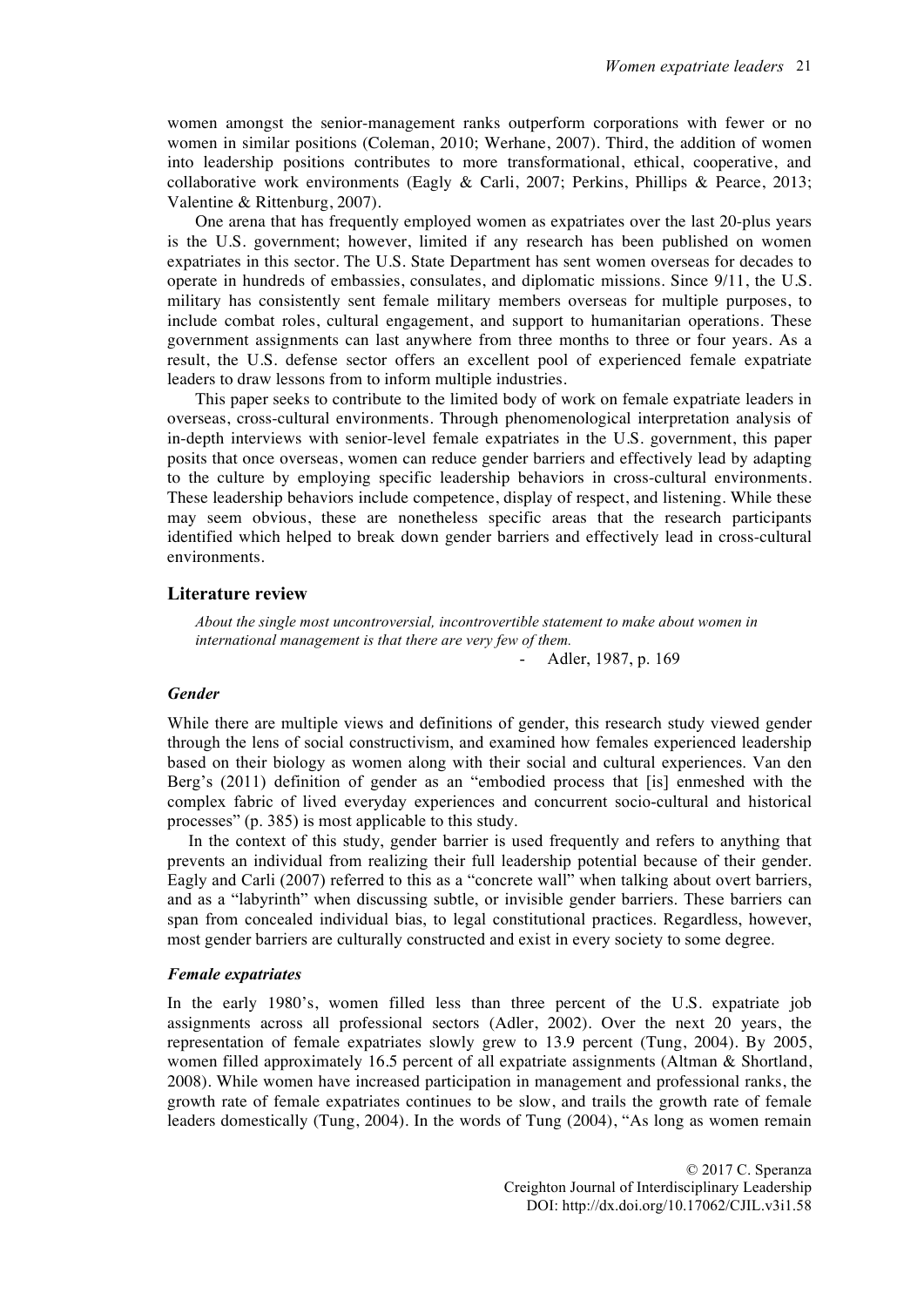under-represented in international assignments, they will continue to lack the opportunity to acquire one of the critical competencies required of global leaders" (p. 243).

The female expatriate experience has been referred to as the second layer of glass and the "expatriate glass ceiling", and responsibility has been placed on both multinational organizations and female managers to break this second glass ceiling (Forster, 1999; Insch et al., 2008). First, multinational organizations need to recognize the value of diversification and fully integrate women as eligible, qualified individuals to fill overseas assignments. Second, without female representation, multinational organizations deprive themselves the benefits of increased diversity, and risk making poor economic decisions because their employees are too homogeneous (Insch et al., 2008). Third, females in lower-level management positions may perceive difficulty in achieving senior management positions, due to lack of international experience, and may self-eliminate from competition. To overcome these barriers, Females need to seek out social networks to assist with the expatriate process, engage in selfpromotion, and express a desire to serve overseas (Insch et al., 2008).

In an effort to determine female expatriate success, Adler (1987) concluded after interviews with 52 female expatriates assigned in Asia, that 97 percent of the women had successful assignments in strong patriarchal, male-governed societies, where women held very few if any managerial positions. The women were both highly-qualified and educated; yet, in many cases, they had to convince their management to send them overseas. Nearly half of the females responded that being a woman in their position was more of an advantage than a disadvantage, and only 20 percent of the respondents considered being female a negative during their assignment (Adler, 1987).

Many women in Adler's (1987) study reported that being a female provided them high visibility, and gained them easier access to host-country clients. In addition, a majority of the women exclaimed that Asians "assume[d] that the women would not have been sent unless they were "the best", and therefore expected them to be "very, very good"'(Adler, 1987, p. 183). The host country did not expect the women to behave like local women, but provided them a "foreign" woman status that exempted them from certain local cultural stereotypes (Adler, 1987).

Fischlmayr (2002) conducted a study to examine if self-perception was a barrier to female international careers. She reported that women failed to receive support from their organizations, and that gender stereotypes and traditional attitudes towards women were the main reasons why organizations did not send females overseas.

In an effort to understand the difficulties that senior-level females face in the international realm, Linehan (2002) identified four unique challenges that affect women expatriates: moving overseas with a male spouse; balancing the demands of an international career, relationships and raising children; the international relocation and repatriation cycle; and the impact of gender on the careers of the female expatriates. A majority of the female subjects felt that gender was a major barrier to their selection as international managers, and that social adjustment could be more difficult than adjustment within the organization (Linehan, 2002).

While women may experience more difficulties than their male counterparts in overseas' assignments, Selmer and Leung (2003) found no difference between males and females with regard to general adjustment. In fact, female expatriates displayed slightly higher interpersonal interaction and work adjustment than their male counterparts, while male expatriates reported a higher degree of psychological adjustment than female expatriates.

Janssens, Cappellen and Zanoni (2006) conducted a study to determine how female expatriates created identities that assisted in their overseas professional success. They interviewed 12 female expatriates that were considered successful, based on several criteria determined by the researchers, to include nomination by the females' own organization. The researchers found that all female expatriates interviewed experienced some barriers in their positions related to hierarchy, culture, or gender. However, through in-depth recognition of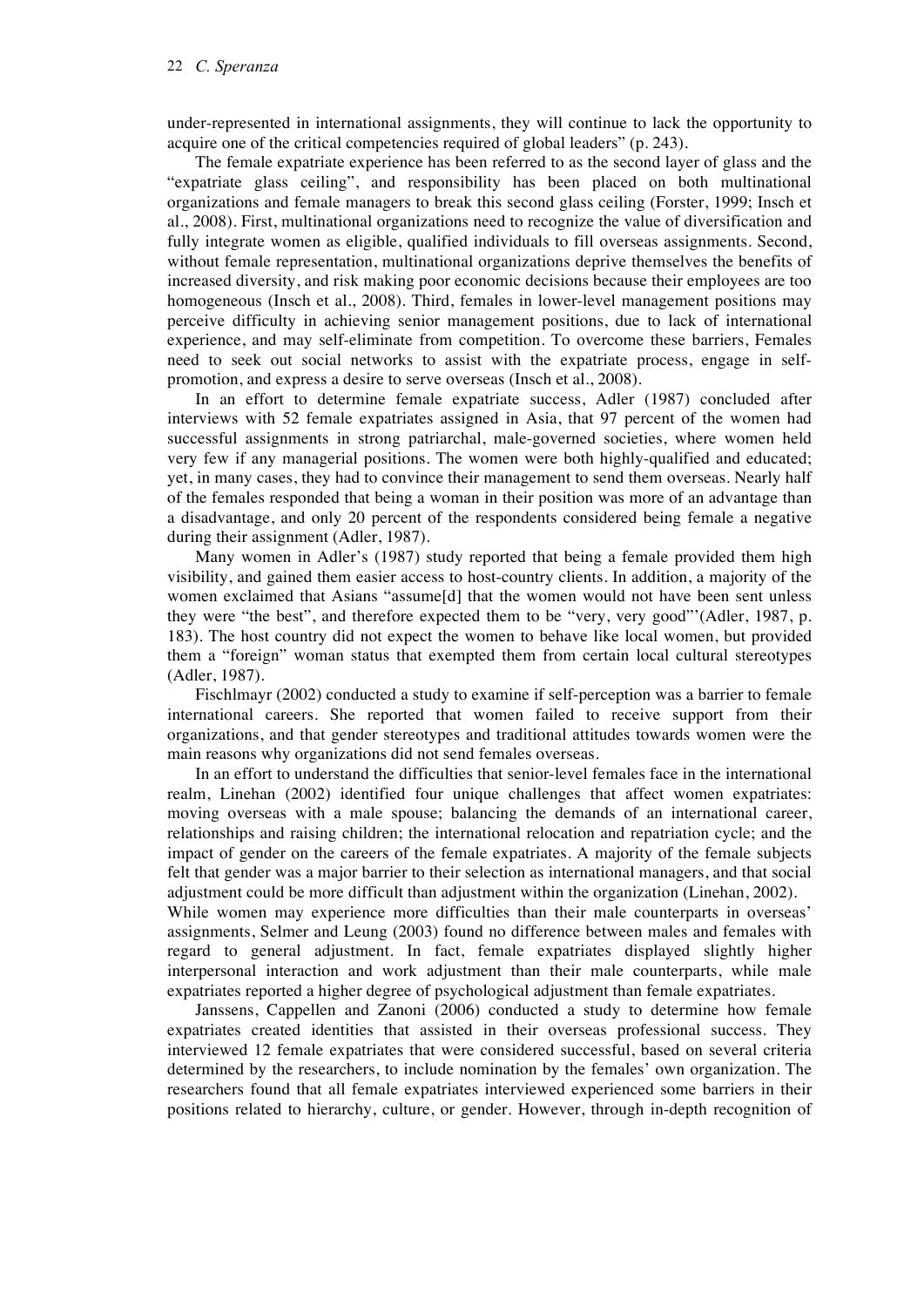the situation, each female was able to position herself to succeed by employing individual sources of power to include expertise, experience, and relationships.

## *The United States' defense sector*

Since 1973, when the Vietnam draft ended, women have increasingly gained access to leadership positions within the United States military. The gender gap within the military is significant and women fill only 12 percent of the Armed Services leadership positions (Benchmarking Women's Leadership, 2013). Within U.S. government agencies that actively support the U.S. defense sector, to include the State Department, women fill roughly 30% of the leadership positions (Benchmarking Women's Leadership, 2013). While the gender gap remains wide, within the government sector females are expected to serve overseas, potentially multiple times in their career, to be competitive for advancement. In this way, females in the government have greater access to overseas' leadership opportunities than women outside of the government.

# **Methodology**

The method employed in this research study was interpretive phenomenological analysis (IPA), also known as hermeneutic interpretive phenomenology. The goal of IPA is to examine how people interpret particular life experiences (Smith et al., 2009). Phenomenological research strives to find the significance of episodes that may appear normal and part of everyday life. Phenomenological research focuses on homogeneous, typically small groups of individuals that have experienced or lived a similar phenomenon (Creswell, 2013).

The theory of IPA has three major influences. First, "the founding principal of phenomenological inquiry is that experience should be examined in the way that it occurs, and in its own terms" (Smith et al., 2009, p. 12). Second, hermeneutics is employed as the "theory of interpretation" in an effort to interpret the data provided. Third, idiography and "the particular" are strived for in IPA through both detail and in-depth analysis of the data provided by the participant (Smith et al., 2009). Together, these influences provide the foundation of IPA and help to discern IPA from other types of phenomenological research.

According to Smith et al., "in choosing IPA for a research project, we commit ourselves to exploring, describing, interpreting and situating the means by which our participants make sense of their experiences" (2009, p. 40). With this in mind, as well as the statement from Moustakas (1994) that "any phenomenon represents a suitable starting point for investigation" (p. 26), IPA was selected over other qualitative methods to answer the research question: How do female U.S. government employees experience their leadership in overseas multinational organizations?

First, IPA explored how females experienced being "female" in an overseas' organizations where there are fewer women then men, and where women often experience limited opportunities for leadership advancement (Eagly & Carli, 2007). Part of this exploration was to seek out how each woman experienced her environment, and how she professionally and personally adjusted to "being" female in the overseas male-dominated environment.

Second, analysis was conducted on how female leaders experienced cross-cultural environments. Analysis and interpretation was conducted on how the subjects experienced cultural adjustment and leadership in cross-cultural environments. "Although the primary concern of IPA is the lived experience of the participant and the meaning which the participant makes of that lived experience, the end result is always an account of how the analyst thinks the participant is thinking" (Smith et al., 2009, p. 80). This is defined as the double hermeneutic and is key to IPA analysis. In IPA, the researcher is not so much interested in how the participants answer the questions, but rather how to interpret their answers and explanations of the phenomenon they experienced. This is the true essence and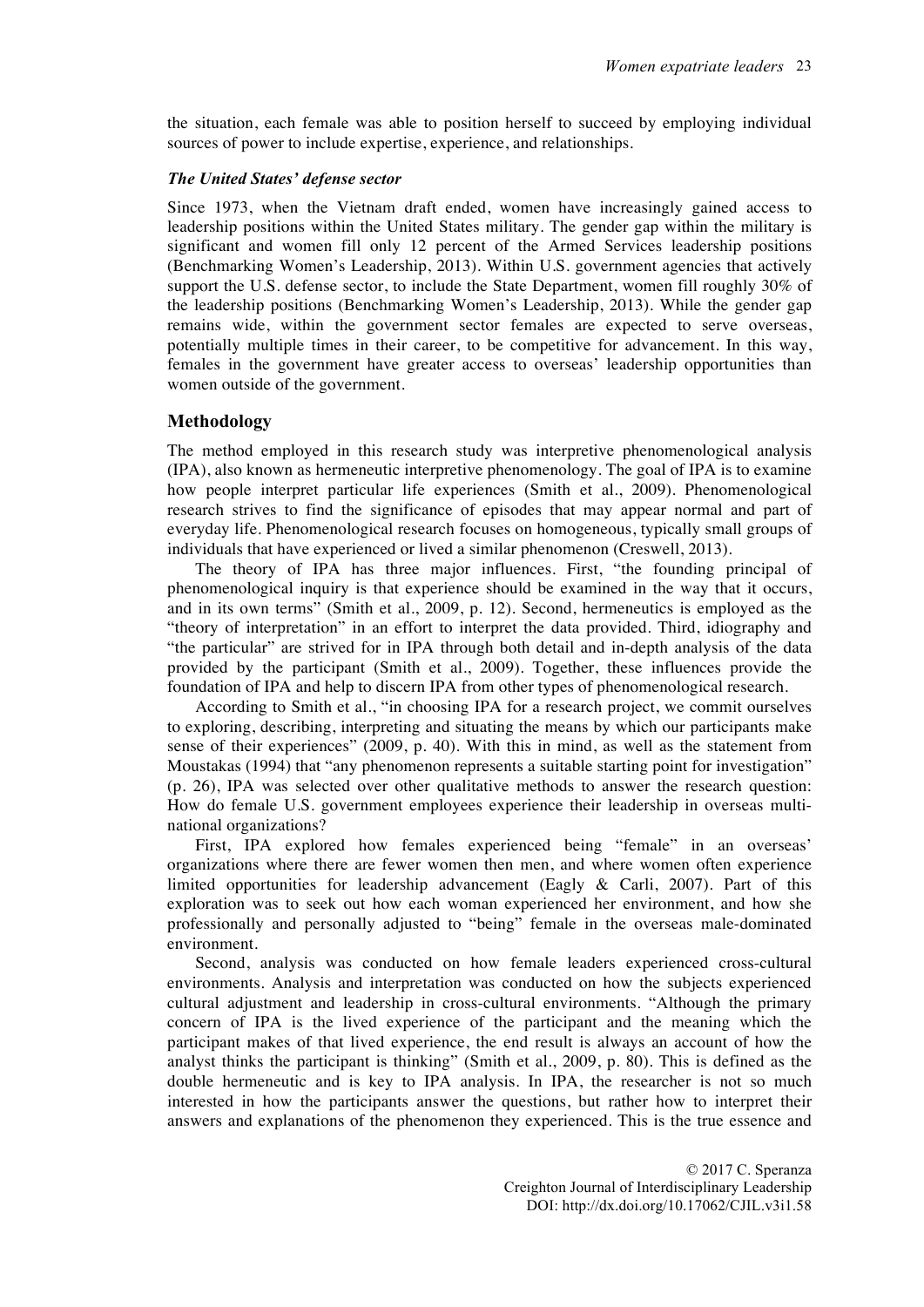challenge of IPA research. While the researcher in this case also experienced this particular phenomenon, and though van Manen (1990) has stated it is acceptable to insert personal experience into an IPA study, the researcher chose to bracket their experience so that the subjects' experience was solely reflected in the interpretation of the data.

# *Participants*

The following three criteria were used to select participants for this study: 1) They served in the U.S. government, to include any organization within the Department of Defense or the U.S. military, and; 2) They served overseas in a multinational organization, and; 3) They served in a mid-to-senior level leadership position. Fifteen women were invited to participate in this study; nine women agreed and were available to participate. All nine participants met the three criteria stated above. In an effort to protect the identities of the participants, pseudonyms were used and assigned as reflected in Figure 1.

After the participants agreed to participate, a face-to-face interview was set up between each subject and the researcher. Each participant was interviewed once. All of the women lived and worked in the Washington D.C. area, except for one who lived in Hampton, Virginia. Overall, the majority of the interviews went approximately 45 minutes with the shortest interview around 30 minutes, and the longest interview approximately one hour. Since a verbatim transcript of each interview was required for in-depth post interview analysis, the researcher electronically recorded every interview. The researcher reached data saturation after the seventh participant was interviewed; however, the remaining two participants were already scheduled and the interviews were completed and included in the data analysis.

The participants had extensive experience within the U.S. government as depicted in Figure 1. Of the nine participants, five had previous or current military experience at the time of their interview. Their time in the U.S. government spanned from 15 to 36 years, with an average of 28 years. With regard to overseas experience, the participants had an impressive array of travel and work that spanned the globe. Two women spent over half of their careers overseas, and every woman worked in more than one overseas location.

With regard to education, all participants possessed at least a master's-level degree, and three held law degrees. Seven of the nine women, at the time of the interview, filled senior or executive-level positions within the U.S. government. Three of the women interviewed were the first women in their professional field to reach their leadership position. In sum, this pool of participants is a rare group, especially amongst female expatriates.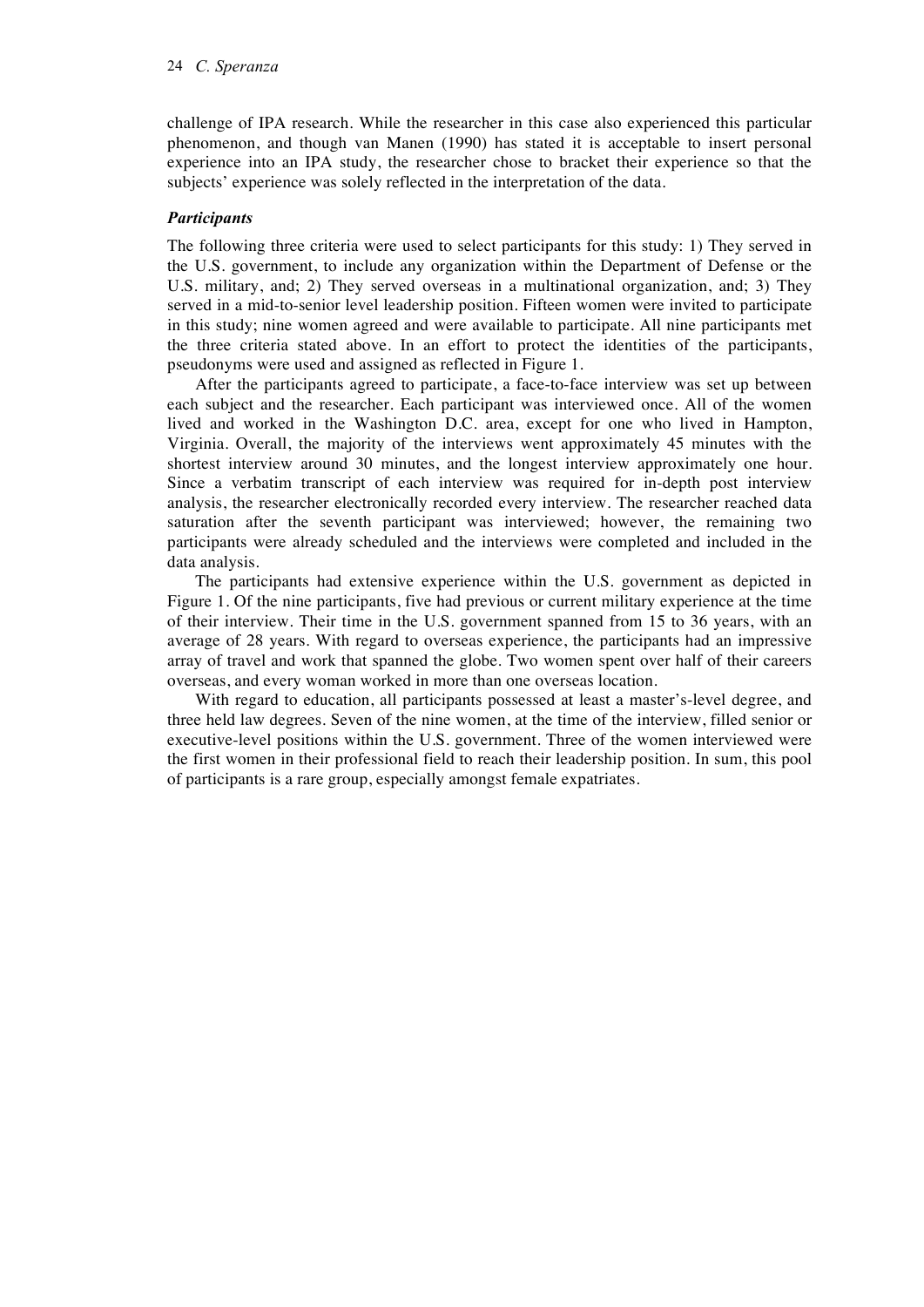| Participants'<br>Pseudonym | Military or Government Rank         | Real-world Experience                                                                                                                                   |
|----------------------------|-------------------------------------|---------------------------------------------------------------------------------------------------------------------------------------------------------|
| Janet                      | Lieutenant Colonel                  | 15+ years in the U.S. Air Force; Grew up overseas: Served in<br>UN Mission in Democratic Republic of Congo                                              |
| Diane                      | (2-Star) Major General              | 33+ years in the U.S. Air Force; Grew up overseas; Served in<br>Afghanistan                                                                             |
| Crystal                    | Minister Counselor                  | 34+ years in the State Department; Served 16 years overseas:<br>South Africa, Brazil, Mexico, Saudi Arabia, Somalia & Kenya                             |
| Helena                     | Director                            | 23+ years experience; Government Contractor, USAID, Council<br>of Foreign Relations; Served in Angola and Afghanistan                                   |
| Laura                      | Deputy Undersecretary of<br>Defense | 36+ years in the U.S. military and as a civilian in Department of<br>Defense; Served in Germany, Switzerland, South Korea, and<br>extensively with NATO |
| Cathy                      | Ambassador                          | 25+ years in the U.S. Government; Member of the National<br>Security Council & Ambassador; Served extensively in Africa                                 |
| Irene                      | FS-01 / GS-15                       | 25+ years in the State Department; Served 12 years overseas:<br>Russia, Croatia, Nicaragua, and Mexico                                                  |
| Felicia                    | (3-Star) Lieutenant General         | 28+ years in U.S. Army; Served in Germany and Iraq                                                                                                      |
| Vivian                     | (2-Star) Major General              | 33+ years in the U.S. Air Force; Served overseas: Korea,<br>Germany, Latin America, and Afghanistan                                                     |

*Figure 1. Summary of the research group*

#### *Data analysis*

While IPA does not utilize a specific method or process to conduct data analysis, a thorough review of literature devoted to phenomenological analysis was conducted to establish an acceptable analysis process (Crist & Tanner, 2003; Moustakas, 1994; King & Horrocks, 2010; Smith, Flowers & Larkin, 2009; Tan, Wilson & Olver, 2009; and Van Manen, 1990).

After each participant interview, the researcher sent out the data for full transcription by a third party. Typically, full transcripts were available for initial analysis one week after each interview was conducted. In an effort to code the transcripts and determine themes, each full transcript was reviewed, highlighted, and written exploratory comments or emerging themes were provided in the margins. Emerging themes were reviewed against notes taken during the interview and interpretation analysis was provided in the margins of the transcript(s). An excel matrix was then completed to visibly display all subjects and the individual exploratory comments or emerging themes associated with them. The excel matrix was reviewed to determine the most prominent themes through visualization. Finally, each transcript was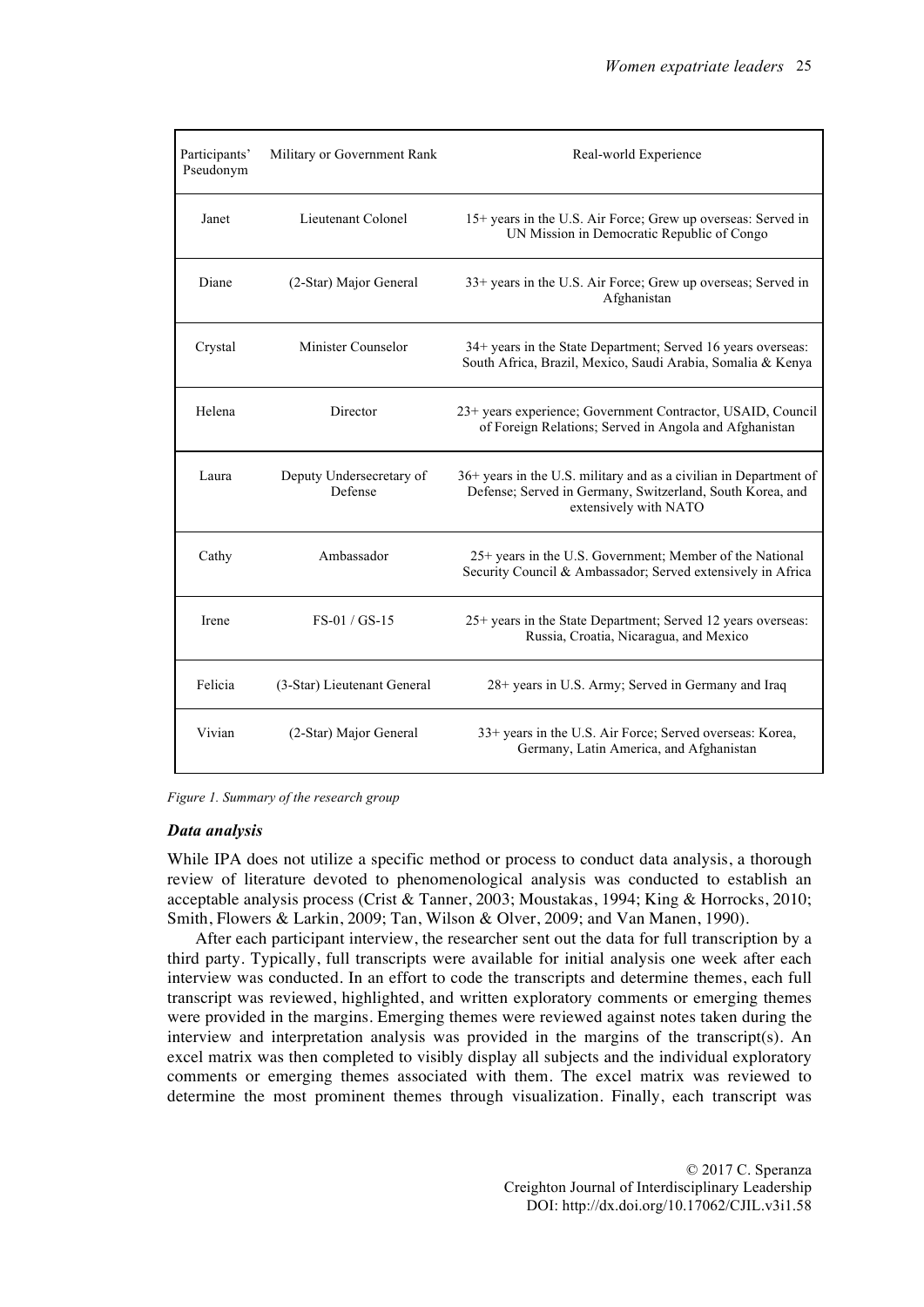reviewed again in its entirety, highlighted, and coded against secondary emerging themes with interpretation analysis.

During the data analysis and coding process, there were several instances when the researcher listened to the original audio recordings, to get better sense of how the women verbally responded in certain instances. This helped in applying Ricoeur's theory of interpretation, and ensured that the subjects' words and intent were not lost within the written transcript (Tan et al., 2009).

# **Results**

Overall, the data analysis revealed eight themes; however, for this article only one theme is discussed: How adaptive leadership and specific leadership behaviors can reduce gender barriers. Within this theme, the study participants found that cultural adaptation, along with competence, display of respect, and listening, were critical to their leadership success overseas. Over time these behaviors deconstructed existing gender barriers to their leadership and allowed them to effectively lead in the multinational environment.

Overall, seven of the nine study participants experienced negative reactions to their gender at some point during their expatriate experience; however, all seven found ways to get through these barriers and effectively lead in the expatriate environment. The majority of these barriers were socially constructed and existed within the cultures the women participants lived and worked in. The majority of the research participants completed several expatriate tours and discovered that cultural adaptation was critical to success in each one. The women also found that some countries were more difficult than others to adapt to, especially if one was unaware of the laws and customs of the country they reside in.

*[In Saudi Arabia] when we [women] were off duty, we had to wear abayas… I was in my abaya, I walked into the Wendy's with my compatriots and I was accosted and thrown out. Literally picked up, thrown through the door, landed on my back, in pain, hurting and I was being yelled at in Arabic because I had the audacity to walk through the front door versus the side/back door as a woman and family member. (Vivian)*

Most of the participants recognized early in their tours that they needed to adapt their leadership styles to be more effective in the expatriate environment. Also, they recognized that every expatriate environment presents new customs and values to become familiar with and adapt to. Instead of fighting the new cultures and customs and viewing the unfamiliar environment through an ethnocentric lens, the women embraced the idea of adaptation to the new cultures. Shaffer, Gregersen, Harrison, Black and Ferzandi (2006), found that cultural flexibility was a strong predictor of cultural adjustment. In this sense, Felicia and Laura's concept of cultural flexibility assisted their cultural adaptation in the expatriate environment.

*It's just that there are other people who do things in other ways and we have to be adaptable to be successful. (Felicia)*

*I have been spending more time going to the Middle East and that's just a whole different world than Europe. And so, I've been very, very circumspect about not putting somebody in a position where I shouldn't try to shake their hand if that's going to be a problem, and not taking personal offense of that, but realizing this is the custom here. (Laura)*

While almost every woman interviewed served in a different country and in a mid- to senior-level leadership position, every woman participant described moments of their expatriate assignment(s) as difficult, challenging, daunting, frustrating, or some similar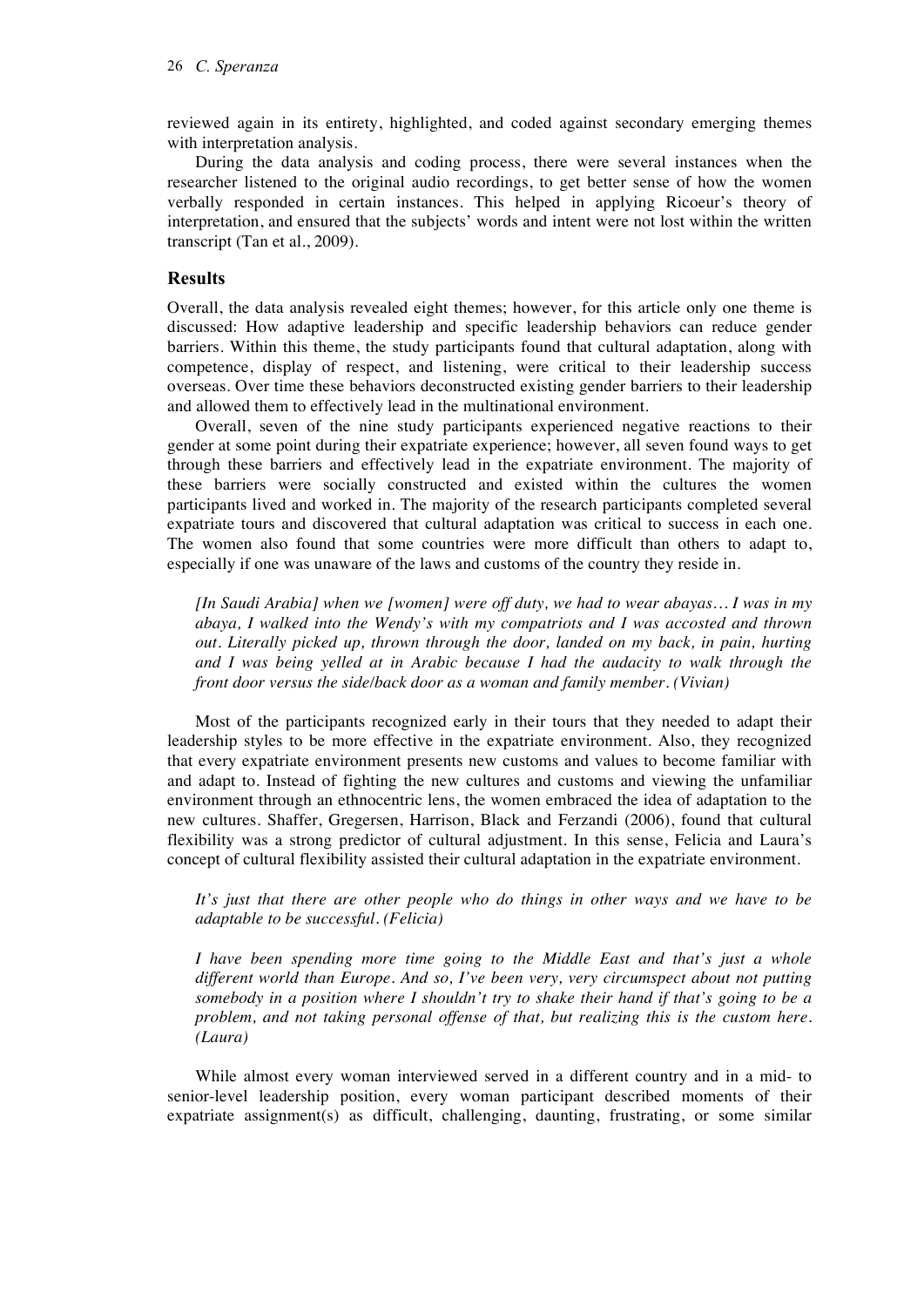adjective. This is an important point, because regardless of the country they worked in, *each woman experienced a similar reaction to her gender*. The women not only had to overcome gender barriers, but also cultural ones, so that they could succeed in their organizational expatriate mission.

Each woman often had to diagnose the environment, which was different for everyone. Then, they needed to decide how to modify their leadership style to be more effective in the expatriate environment. The following dialogues describe how each woman internally recognized a need to alter their "Westernized" leadership style in the expatriate environment. Not every woman modified her leadership in the same way; however, every woman in the study responded that they had to modify their leadership style to be more effective. Helena took the approach that she was a guest in the country, and realized that she needed to adapt her leadership style, instead of expecting others to adapt to her leadership style.

*They wouldn't have respected me if I had come in with a Western leadership style as a woman. They were mostly men, Afghan men…They needed to be heard and seen, and they needed their perspectives heard. They needed some demonstration of – it wasn't that I was being less powerful, I just was a guest. I was a guest leader. (Helena)*

Most of the women in the study experienced how an American-centric view could be ineffective in the expatriate environment. Cathy and Crystal provide excellent examples of why ethnocentrism is ineffective in the expatriate environment, and can often offend or even alienate other cultures and nationalities.

*I think that Americans, in too many instances, tend to think that we are perfect and that our solution is perfect, and… it comes across as arrogance, and some people… in positions of leadership come across as arrogant, and then don't come across with a sense of humility… that can create… tension or problems between the people and the host government. (Crystal)*

*I think as you transition into someone else's culture, it's fundamentally important: just because they don't do it the way we do it doesn't mean it won't work. (Cathy)*

In an effort to be more effective as a female leader in the expatriate environment, Felicia and Janet found it necessary to take a more feminine approach to their leadership. This approach falls in line with Eagly's social role theory, where women are expected to act according to preconceived notions within their culture (Eagly, et al., 1995). As a result, Felicia and Janet shelved their egos, which are more acceptable in today's U.S. workforce, and adapted their leadership style to represent how the local, host culture expected women to behave.

*We have to adapt to the situation because our goal… is to achieve the nations' and state goal. And if that means that I have to shelve my ego in order to be successful, that makes me a good officer. (Felicia)*

*If you are going to be effective in a multinational environment and you are a woman, and you are dealing with countries that don't readily accept women, then the only choice you have is to make some concessions… If I have to sit on the floor because I'm a female… Just sit on the floor. You can still make your point from the floor. Don't be offended by that. (Janet)*

This study focused on the leadership of women in the expatriate environment. As such, it did not examine how effective each woman was in the expatriate environment. However,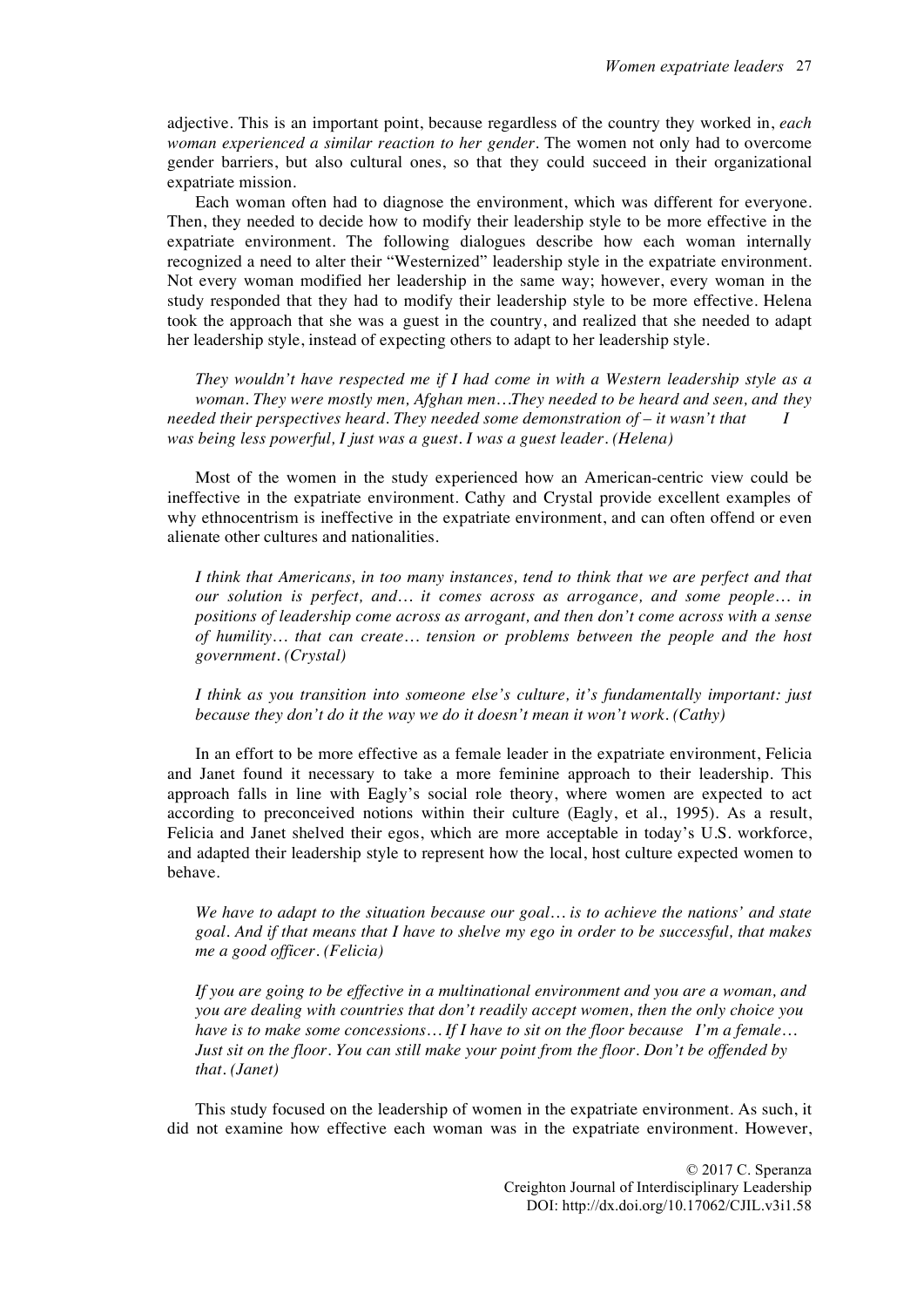since the women have returned from their overseas' assignment(s), six out of the nine women have been promoted, and one woman, Cathy, could not be promoted any further than her rank of Ambassador. The only women who were not promoted since their latest expatriate tour were Crystal and Irene; however, they both work for the U.S. State Department, serve overseas as Foreign Service Officers, and are both on track for promotion if they so choose in the future. As a result, it is assumed that their overseas leadership was effective, and will continue to be so as they move forward in their careers.

The following are behaviors that were identified by the researcher during data analysis that helped the female subjects transition past gender barriers in the expatriate environment.

#### *Competence*

In almost any profession, competence speaks to an individual's capability in the work place. Is the individual intelligent? Do they display good judgment? Are they properly trained and skilled in their work area? To put it simply, to be considered competent, a professional must be reliable and able to successfully complete their work assignments. Helena, Laura, and Vivian found upon arrival to the host country that others questioned their professional competence in their organizations, until they had an opportunity to prove that they were competent. Once they proved they were competent, most of the overt gender bias, based on cultural norms, was removed. According to Adler's (1987) research on female expatriates, competence is necessary in order to earn respect from host nationals.

*I've gotten used to having to earn the respect of men... Their assumptions certainly aren't that I have a contribution… Usually, I have to prove. And so my new normal is I have to prove. And once I do, and it's in the proving that I feel pretty alive and because then, I articulate my value added. (Helena)*

*I went from being the outsider for two reasons: I was also the only Air Force leader that was in the Joint Task Force leadership role, and I was the only female. They went from treating me as an outsider to treating me as an equal that could actually handle a crisis in a wartime setting. And that then paid itself in spades as we went through that year. (Vivian)*

Helena and Vivian's comments support conclusions formulated by Sczesny et al. (2004), that gender stereotypes often have an influence on perceptions of leadership. As both women expressed, based on gender stereotypes, the assumption when they walked into the door was that they were not leaders. In fact, they were initially ignored, at least professionally. However, initial perceptions were shattered once the women were given the opportunity to perform.

*At the end of the day, it's about who produces the results, what they can do, how they go ahead and do what needs to be done… what was important was, what was the idea, what was getting done, were you credible. (Laura)*

*And so, in that moment, no matter what they might have felt about me otherwise, the one thing they always had for me was respect for me and my position as an analyst. That turned out to be very important. (Janet)*

Janet, unlike the other women participants, was considered professionally competent upon arrival. She was sent to the DRC specifically for her skill set, and was quickly able to display her expertise. Yet, even she discovered that the perception of competence was critical to her expatriate success.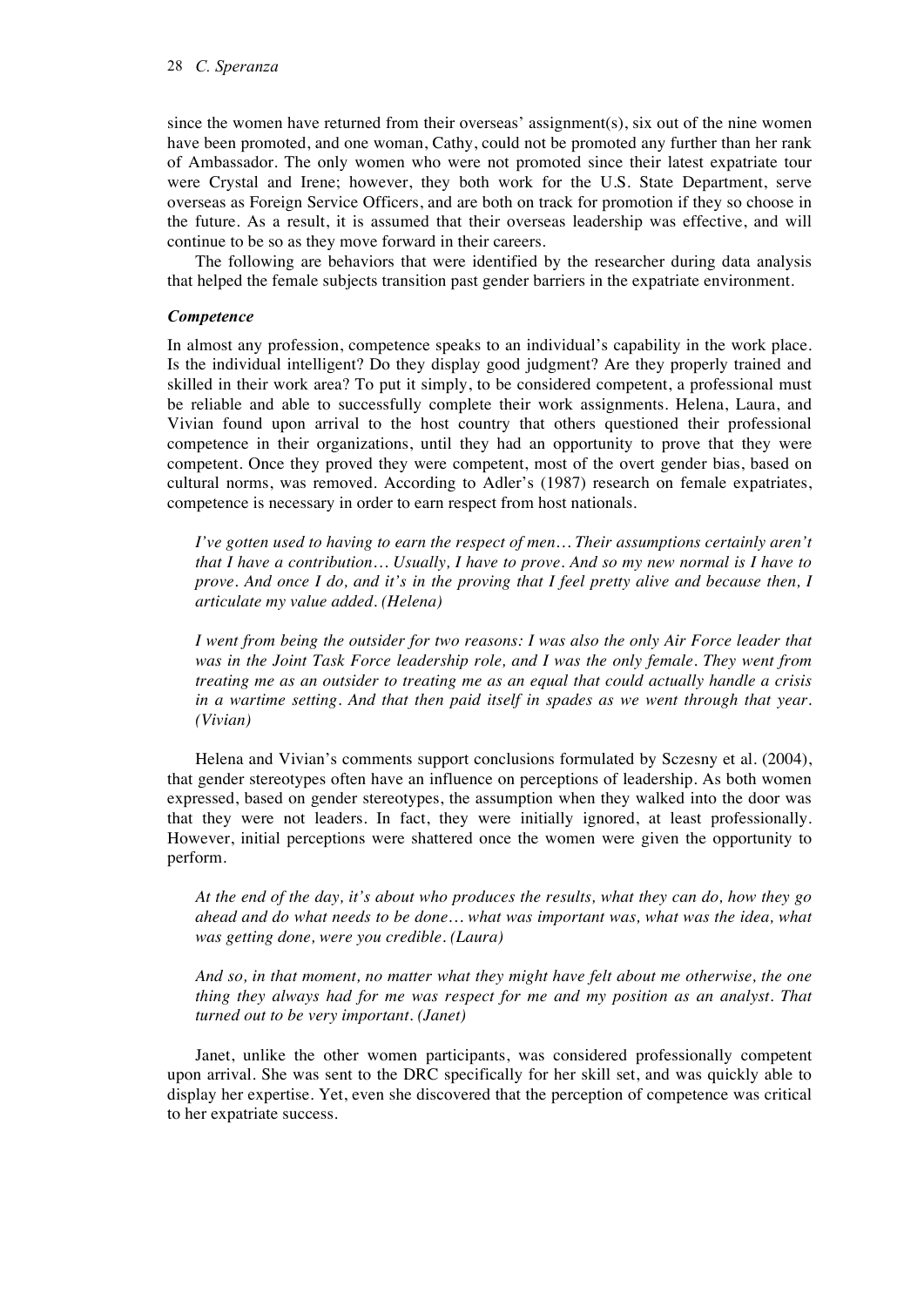# *Display respect*

In a cross-cultural environment, displays of respect for the culture and the individual are critical. As discussed by Moran et al. (2011), an effective global leader, while aware of their cultural bias, does not enforce their own cultural expectations. Instead, they respect and embrace cultural differences in the workplace. According to Moran et al. (2011) this is one area that global leaders must succeed in order to be an interculturally competent leader. More important, for female expatriates, especially in cultures where women are expected to refrain from eye contact with males, sit against the wall versus at the table, cover themselves, or not make physical contact when greeting those of the opposite sex, displays of respect based on gender roles are critical to the establishment and maintenance of relationships. While men must also be aware of these displays of respect, females, especially senior leaders, must adapt their leadership to ensure they do not disrespect their host country and its cultural norms or expectations.

Cathy was an advisor to U.S. President George Bush, and learned how to engage respectfully with foreign heads of state. This was critical to her success as a U.S. Ambassador. Similarly, Helena, Irene, Felicia, and Janet all found that through sincerity and displays of respect, they were afforded an increased opportunity to participate effectively in the culture. Over time, this respect often developed into relationships, and the women found a seat at the table as an equal. In these instances, the women often had to place their ego and position to the side, and ensure that their respect was felt and their intentions were viewed as honest. The women also had to be cognizant of the culture, to ensure that their display of respect was well received.

*Being straight forward, being honest about what your goals are, and injecting a little bit of humanity into it, it works for me. (Irene)*

*It was very important for me to respect... He was an elder. And so more than just a respect for his position, but a respect for the person as an elder…We established a very close relationship where he then valued my opinion… because it became a mutual respect. (Felicia)*

*I realized very quickly that making them feel important and acknowledging their stature in some way – so ego stroking we would call that – right at the onset helped deflate some of the initial bad perceptions. (Janet)*

### *Listening*

Ed Cohen (2007) identified in a Global Leadership Survey of world-class leaders that listening was one of nine leadership traits necessary for world-class success. While most of the research participants did not actively discuss listening in their interviews, listening was acknowledged by several women as critical to effective leadership in cross-cultural environments.

*I have a tendency to very quickly assess the situation and decide on a course of action and direct. In… many places in the world, that doesn't go over very well. Listening goes over really well… it is such a relationship builder to listen so even if I pretty much knew what I needed to know, I needed to demonstrate that active listening, even if I didn't get any new information, to develop the relationship that will ultimately let me do the leadership that I needed to do. (Helena)*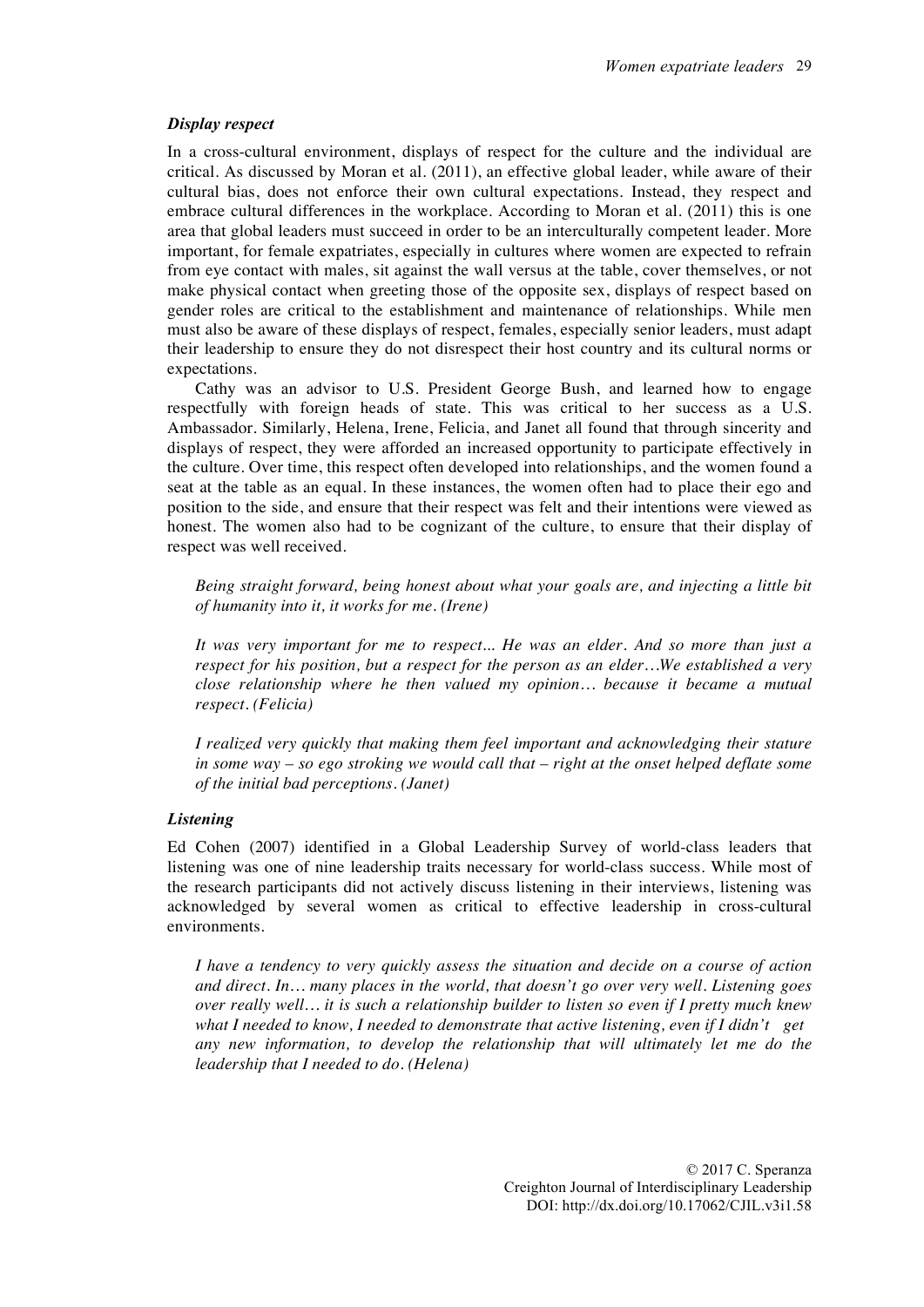#### 30 *C. Speranza*

*It's important to listen, I think. I mean, I'm a take-charge kind of person, but it is fundamentally important to listen first and see what someone else has to say. Not always easy… I was most successful when I listened. (Cathy)*

Helena and Cathy are take-charge leaders; however, as expatriates they diagnosed the culture and understood that they needed to sit back and listen in order to be heard and effective as a leader. This indicates a high-degree of self-awareness and an ability to place one's natural leadership inclinations to the side, in an effort to succeed in a foreign environment. Listening also allowed the women the opportunity to pick up cultural nuances, gain buy-in, and display that they were genuinely interested in what others had to say about the issue at hand. While listening is a critical leadership skill, in the cross-cultural environment it is even more important, as it is necessary to gaining trust and understanding the views of the local culture.

#### **Discussion**

When an expatriate, regardless of gender, enters a foreign nation to work, they must understand more than how their own country does business. They must also understand the national character of the foreign nation, accepted leadership practices, and cultural norms of the people (Moran et al., 2011). Furthermore, because women are more likely to operate as expatriates in countries that do not generally employ female managers, they must be attuned to how they will be perceived by the host culture. "Women, more so than men, not only need to understand cultural differences – but also gender differences that might be present in cultures that see a more traditional role for women" (Caligiuri & Cascio, 1998, pg. 398).

For individuals, understanding and meaning in the world is "formed through interactions with others and through historical and cultural norms that operate in individuals' lives" (Creswell, 2013, p.25). It is within this social construction that most, if not all, of the female participants in this study experienced bias against their gender. Over time every woman discovered through their experience that personal and professional adaptation to the host culture allowed them to alter their leadership behaviors in order to be more effective in the expatriate environment.

As discussed by Caligiuri (2013), agile global business leaders are able to "adjust their behaviors to the expected norm of the cultural context" (p. 175). These changed behaviors can often determine whether an expatriate achieves success or failure in their organization. As described through their own words, these women found that altering their leadership style often got them a seat at the table, where they could fully participate in the organization and exercise their leadership in the multinational context.

Most of the women found that they were sidelined when they first arrived to the host nation; several were not viewed as competent at all upon arrival, and did not have a strong support base. This is one of the many reasons that organizations fear sending women overseas. Yet, each woman in this study adapted to the culture, and gained respect as a leader within the first 90 days of their expatriate assignment. To do this, each woman had to be willing to modify their leadership behavior, and be open to the new culture and how their gender was perceived.

As presented in the findings, competence, display of respect, and listening helped the women to remove gender barriers. However, it is important to recognize that these leadership behaviors did not take place in a vacuum. Listening enabled the women to understand the culture and the organization, displays of respect demonstrated the women understood the culture, and then, after relationships were formed, and the women had the opportunity to prove their value, they were perceived as competent.

Once the women were perceived as competent and began to establish relationships, each of them felt as though gender barriers were dropped. That is not to say that every gender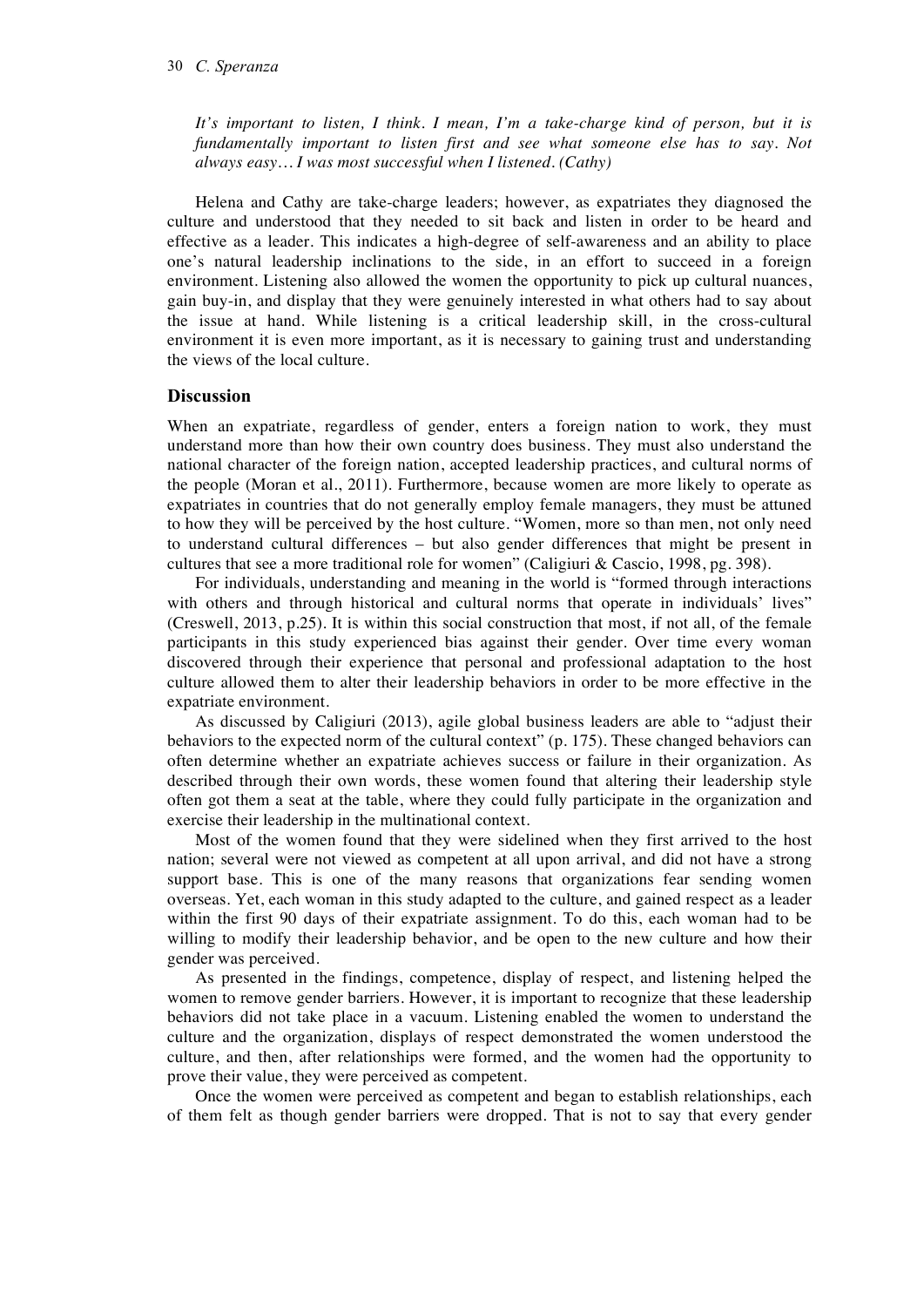barrier was removed as many of the women were still required to abide by cultural and social norms of their host country. However, in the work place, they were accepted as leaders, even though in most nations women are not socially recognized as such. As a result, these women found that they were able to socially deconstruct gender barriers and the perception of women as leaders through their own applied leadership behaviors.

The findings of this research suggest that organizations should not hesitate to send women overseas in expatriate roles; however, the women themselves should be prepared to be flexible and understand that their gender can create barriers in most cultures. This study, along with others that have researched female expatriate success (Adler, 1987; Caligiuri, Joshi, & Lazarova, 1999; Janssens et al., 2006; Selmer & Leung, 2003) have found that females can adjust and succeed in the expatriate environment. Where this study departs from the research that has been done up to this point, is how female expatriates can use applied leadership behaviors to break down gender barriers and create an environment where they can flourish as leaders.

# **Conclusions**

Today, most cultures and nations of the world remain unaccustomed to women in high-level leadership positions, especially within the military. As a result, many people have never set eyes on a high-ranking female officer, and in several nations, people are unaware that female general officers exist. Along the same lines, most men in foreign cultures are unaccustomed to engaging with females on business matters, or in peer-to-peer relationships. This behavior has been constructed over time as a cultural norm and expectation in many nations. This helps to explain why the majority of the women participants experienced overt bias in the beginning of their expatriate tour, but also why they were able to remove these barriers over time through competence, displays of respect, and listening. In fact, these expatriate women may have caused the first-ever "deconstruction" of gender bias that many of the foreign men and women they encountered had ever experienced.

As long as women remain on the sidelines and do not participate in leadership positions, most cultures will continue to exhibit bias against female leaders, because the social structure does not anticipate or advocate for women in leadership positions. However, an increase in female expatriates can increase the effectiveness of most organizations, and begin to "deconstruct" the social fabric that allows women to be overlooked and disregarded for leadership opportunities.

# **References**

Adler, N. J. (1987). Pacific basin managers: A gaijin, not a woman. *Human Resource Management, 26*(2), 169- 191.

- Adler, N. J. (1993). Competitive frontiers: Women managers in the triad. *International Studies of Management & Organization, 23*(2), 3-23.
- Adler, N. J. (2002). Global managers: No longer men alone. *International Journal of Human Resource Management, 13(*5*),* 743-760.
- Altman, Y. & Shortland, S. (2008). Women and international assignments: Taking stock-a 25-year review. *Human Resource Management, 47*(2), 199-216.
- Baruch, Y. & Altman, Y. (2002). Expatriation and repatriation in MNCs: A taxonomy. *Human Resource Management, 41*(2), 239-259.

Benson, G. S. & Pattie, M. (2009). The comparative roles of home and host supervisors in the expatriate experience. *Human Resource Management, 48(1),* 49-68.

- Bindi, F. (2016). Cracks in the IR glass: The evolving relationship between international relations and gender equality. *Journal of Diplomacy and International Relations, 17(1&2)*, 89-105.
- Bolino, M. C. (2007). Expatriate assignments and intra-organizational career success: Implications for individuals and organizations. *Journal of International Business Studies, 38*(5), 819-835.
- Caligiuri, P. (2013). Developing culturally agile global business leaders. *Organizational Dynamics, 42*, 175-182.
- Caligiuri, P. M. & Cascio, W. F. (1998). Can we send her there? Maximizing the success of western women on global assignments. *Journal of World Business, 33*(4), 394-416.

© 2017 C. Speranza Creighton Journal of Interdisciplinary Leadership DOI: http://dx.doi.org/10.17062/CJIL.v3i1.58